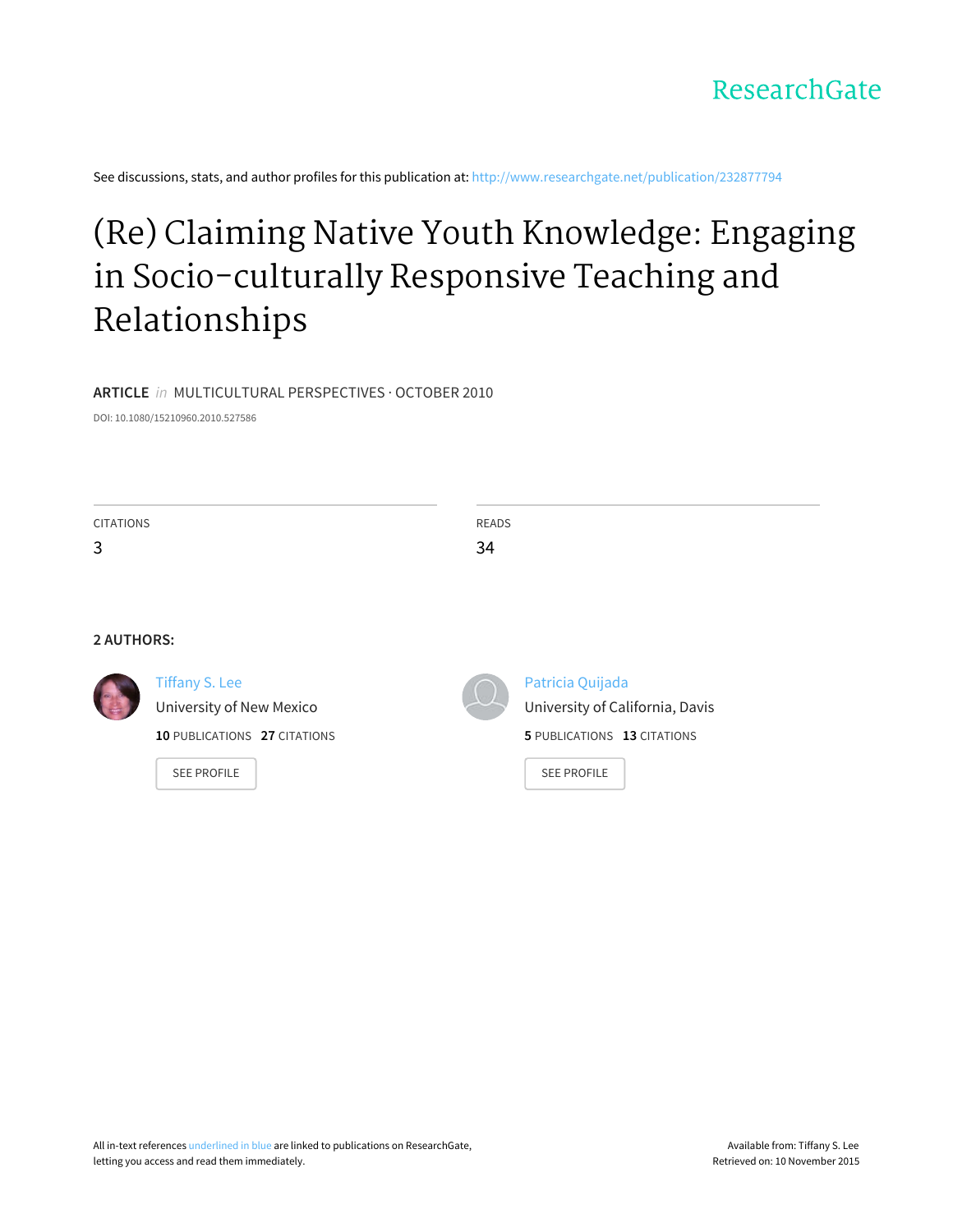This article was downloaded by: [75.173.94.45] On: 17 August 2011, At: 19:41 Publisher: Routledge Informa Ltd Registered in England and Wales Registered Number: 1072954 Registered office: Mortimer House, 37-41 Mortimer Street, London W1T 3JH, UK



### **Multicultural Perspectives**

Publication details, including instructions for authors and subscription information: <http://www.tandfonline.com/loi/hmcp20>

## **(Re) Claiming Native Youth Knowledge: Engaging in Socio-culturally Responsive Teaching and Relationships**

Tiffany S. Lee <sup>a</sup> & Patricia D. Quijada Cerecer <sup>b</sup>

<sup>a</sup> University of New Mexico

<sup>b</sup> University of Texas—San Antonio

Available online: 08 Dec 2010

**To cite this article:** Tiffany S. Lee & Patricia D. Quijada Cerecer (2010): (Re) Claiming Native Youth Knowledge: Engaging in Socio-culturally Responsive Teaching and Relationships, Multicultural Perspectives, 12:4, 199-205

**To link to this article:** <http://dx.doi.org/10.1080/15210960.2010.527586>

### PLEASE SCROLL DOWN FOR ARTICLE

Full terms and conditions of use:<http://www.tandfonline.com/page/terms-and-conditions>

This article may be used for research, teaching and private study purposes. Any substantial or systematic reproduction, re-distribution, re-selling, loan, sub-licensing, systematic supply or distribution in any form to anyone is expressly forbidden.

The publisher does not give any warranty express or implied or make any representation that the contents will be complete or accurate or up to date. The accuracy of any instructions, formulae and drug doses should be independently verified with primary sources. The publisher shall not be liable for any loss, actions, claims, proceedings, demand or costs or damages whatsoever or howsoever caused arising directly or indirectly in connection with or arising out of the use of this material.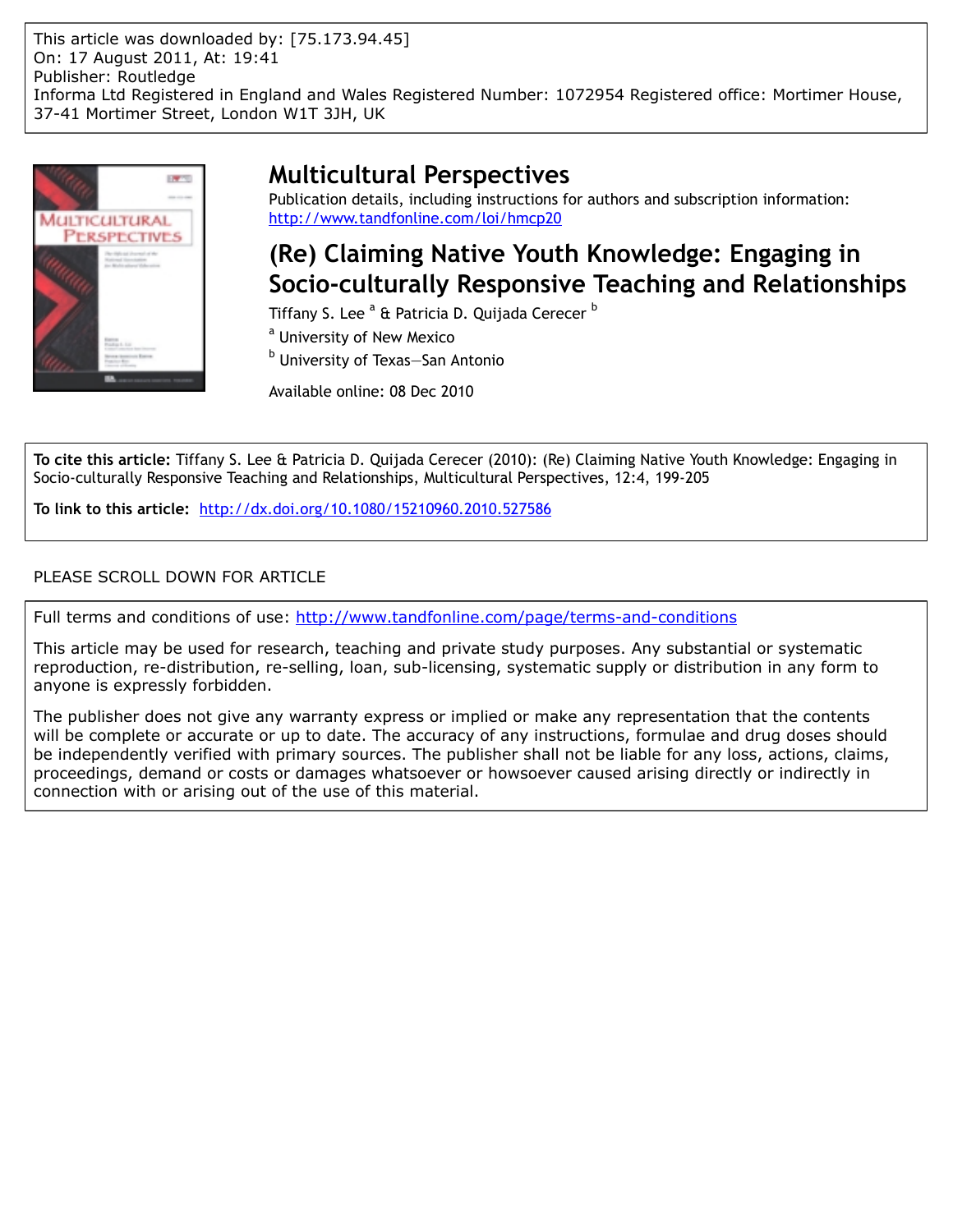### (Re) Claiming Native Youth Knowledge: Engaging in Socio-culturally Responsive Teaching and Relationships

Tiffany S. Lee *University of New Mexico*

#### Patricia D. Quijada Cerecer *University of Texas—San Antonio*

*This article reveals Native youth perspectives on socio-culturally responsive education. The authors draw on two studies conducted in the Southwest among Navajo and Pueblo students. Youth convey the importance of meaningful, reciprocal, and transformative learning experiences and relationships at school. The article ends with suggestions for creating a socio-culturally responsive school environment.*

A teacher should be someone I trust that I believe what they tell me. You know someone, who is someone who I don't doubt what they are saying or why they are saying it. Here it is hard because sometimes I wonder why they are teaching us some of the stuff they do, like some of the information they teach us in History. It just isn't true so how can I trust my teacher. (Warren, Pueblo)

#### **Introduction**

This article centers on how Navajo and Pueblo<sup>1</sup> youth inform educators about what it means to create socioculturally responsive education. For these youth, socioculturally responsive (SCR) education encompasses more than simply incorporating language, cultural knowledge, and cultural perspectives into course curriculum; rather, it also implicates pedagogy, cultural values, educational and personal vision, teacher preparation, school climate,

and assessment. The youth identify opportunities to learn and assert or reclaim their Native<sup>2</sup> identity despite school, teacher, and peer-based influences that challenge them. In this article, youth demonstrate how they are active agents in their own education by first locating SCR education in their Native language courses; second, through their relationships with teachers; and finally, in critiquing the intolerance of their heritage in school culture. The purpose of this article is to demonstrate how youth perspectives inform ways in which teachers and schools can engage in socio-culturally responsive practices. Although the experiences of these youth are situated in the southwestern part of the United States, their educational experiences occur in public schools and in that respect are relatable to populations outside the Southwest.

To this end, this article is organized in the following manner.We begin with a brief overview of socio-culturally responsive education as it applies to Native youth. Then we draw upon two studies that illuminate how youth discuss socio-culturally responsive education in their language courses and through their relationships with teachers. We conclude by providing policy implications and recommendations on how to enact the findings in classrooms and schools.

#### **Conceptualization of Socio-culturally Responsive Education**

SCR education embraces pedagogy that incorporates students' lived experiences, home-based knowledge,

Correspondence should be sent to Tiffany S. Lee, University of New Mexico, MSC06 3740, Department of Native American Studies, 1 University of New Mexico, Albuquerque, NM 87131. E-mail: tslee@unm.edu

<sup>&</sup>lt;sup>1</sup>All of the student participants in the study are Navajo or Pueblo. There are 19 Pueblo communities in New Mexico, some with very small populations. To protect the identity of our Pueblo participants, their heritage will generically be referred to as *Pueblo*.

<sup>2</sup>We use the term *Native* when discussing Native people generally and/or outside of our participants. We also capitalize the term Native as a proper noun, in line with the United Nations use of the term, and out of respect for the unique cultural and political relationship Native people have with their homelands.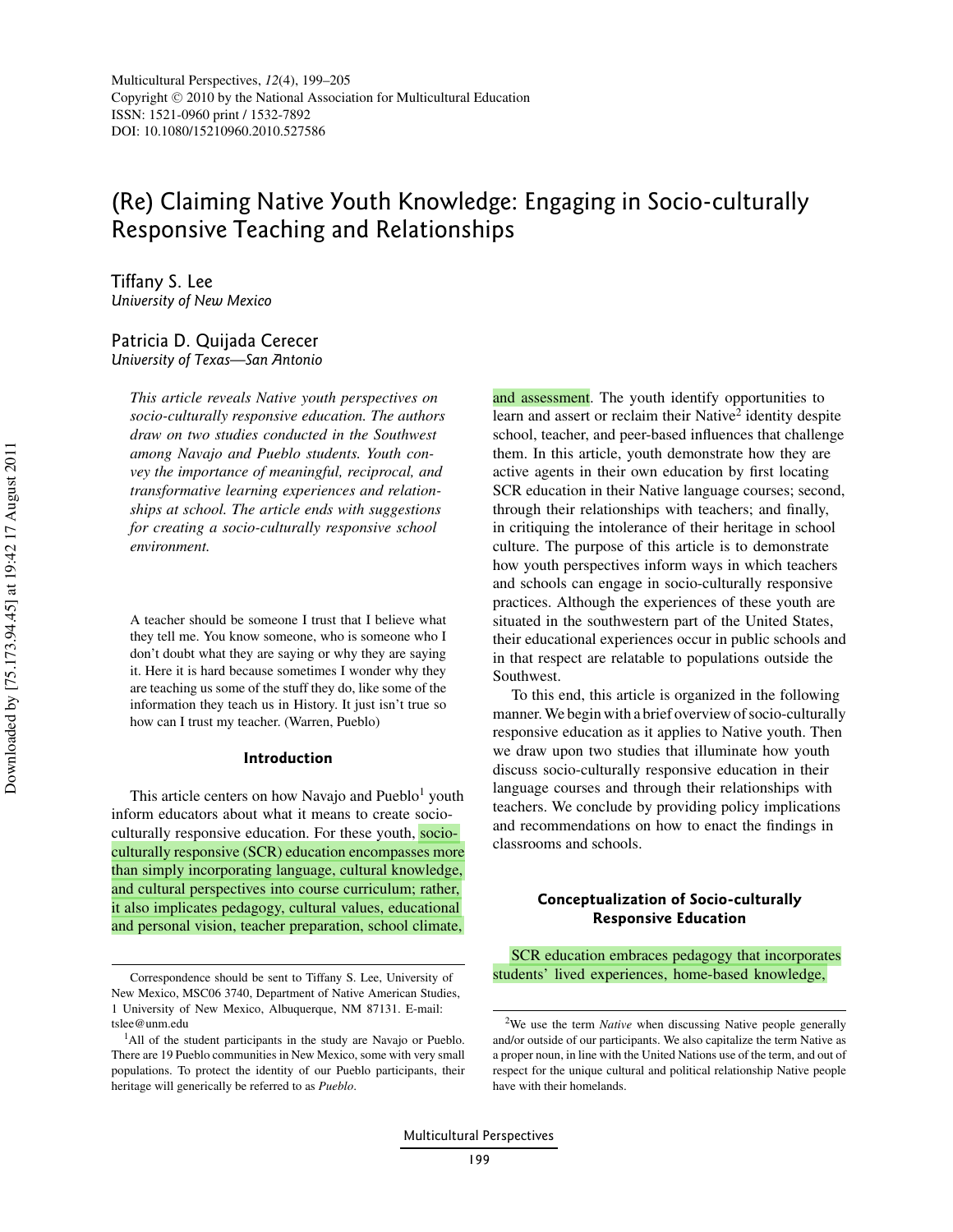and local environment to inform curriculum design and content as well as how relationships are formed with students (Belgarde, Mitchell, & [Moquino-Arquero,](https://www.researchgate.net/publication/234687986_A_Review_of_the_Research_Literature_on_the_Influences_of_Culturally_Based_Education_on_the_Academic_Performance_of_Native_American_Students._Final_Paper?el=1_x_8&enrichId=rgreq-19ca3668-93d7-451f-abef-156e8b6cb511&enrichSource=Y292ZXJQYWdlOzIzMjg3Nzc5NDtBUzoyNjY3NDM1MjAxNjU4ODhAMTQ0MDYwODAxOTc0OA==) 2002; [Castagno](https://www.researchgate.net/publication/234687986_A_Review_of_the_Research_Literature_on_the_Influences_of_Culturally_Based_Education_on_the_Academic_Performance_of_Native_American_Students._Final_Paper?el=1_x_8&enrichId=rgreq-19ca3668-93d7-451f-abef-156e8b6cb511&enrichSource=Y292ZXJQYWdlOzIzMjg3Nzc5NDtBUzoyNjY3NDM1MjAxNjU4ODhAMTQ0MDYwODAxOTc0OA==) & Brayboy, 2008; Demmert & Towner, 2003; Quijada Cerecer, Alvarez Gutíerrez, & Rios, 2010). We use the term "socio-culturally responsive education" to recognize how Native youth's lives are not solely defined by their Native culture, but are also inclusive of social influences such as the mainstream media, family income and occupations, tribal economic development, off-reservation residence, and peer influences. Socioculturally responsive education is comprehensive in recognizing the breadth of Native students' lived experiences today.

To date scholars have advocated that SCR teaching is more than being sensitive and aware of a students' cultural backgrounds, rather it also recognizes how cultures are contextually based and necessitates that educators become culturally competent in order to meaningfully and appropriately incorporate students' cultural and linguistic backgrounds into their teaching (see Castagno & Brayboy, 2008; Lee, in press; Pewewardy, 1998; Quijada Cerecer, in press). Pewewardy (1998) argues that teachers need to learn to not only respect students' cultural differences, but they also need to have the strategies and skills for utilizing students' socio-cultural knowledge and resources in the classroom.

While we have highlighted research among Native populations, scholars of multicultural education have informed conceptualizations of what it means to be an SCR teacher for all populations. They argue SCR education is necessary in order to respond to educational inequities that negatively affect poor and/or minority youth [\(Ladson-Billings,](https://www.researchgate.net/publication/247841948_The_Dream-Keepers_Successful_Teachers_of_African_Children?el=1_x_8&enrichId=rgreq-19ca3668-93d7-451f-abef-156e8b6cb511&enrichSource=Y292ZXJQYWdlOzIzMjg3Nzc5NDtBUzoyNjY3NDM1MjAxNjU4ODhAMTQ0MDYwODAxOTc0OA==) 1994; Valdes, 2001). Additionally, SCR teaching is about centralizing students' ethnic and cultural heritages so that pedagogy, curriculum, and relationships in the classroom privilege a multicultural framework<sup>3</sup> [\(Gay,](https://www.researchgate.net/publication/247924497_The_Light_in_Their_Eyes_Creating_Multicultural_Learning_Communities?el=1_x_8&enrichId=rgreq-19ca3668-93d7-451f-abef-156e8b6cb511&enrichSource=Y292ZXJQYWdlOzIzMjg3Nzc5NDtBUzoyNjY3NDM1MjAxNjU4ODhAMTQ0MDYwODAxOTc0OA==) 2000; Nieto, 1999). In embracing this ideology, educators are validating students' homebased knowledge and experiences and allowing students to actively participate in constructing what counts as knowledge in their classrooms and schools.

The SCR approach lends itself to promoting transformative academic knowledge [\(Ball,](https://www.researchgate.net/publication/236746490_As_if_Indigenous_Knowledge_and_Communities_Mattered_Transformative_Education_in_First_Nations_Communities_in_Canada?el=1_x_8&enrichId=rgreq-19ca3668-93d7-451f-abef-156e8b6cb511&enrichSource=Y292ZXJQYWdlOzIzMjg3Nzc5NDtBUzoyNjY3NDM1MjAxNjU4ODhAMTQ0MDYwODAxOTc0OA==) 2004; Banks, [2008;](https://www.researchgate.net/publication/236746490_As_if_Indigenous_Knowledge_and_Communities_Mattered_Transformative_Education_in_First_Nations_Communities_in_Canada?el=1_x_8&enrichId=rgreq-19ca3668-93d7-451f-abef-156e8b6cb511&enrichSource=Y292ZXJQYWdlOzIzMjg3Nzc5NDtBUzoyNjY3NDM1MjAxNjU4ODhAMTQ0MDYwODAxOTc0OA==) Smith, 2003). Transformative academic knowledge enables all students to have a sense of belonging at community, state, national, and international levels.

Such classrooms provide a way to create unity among a diverse student body by challenging students to be critically conscious and inclusive of diversity, especially among less recognized populations like Native peoples. SCR education and transformative academic knowledge necessitate students to recognize the importance of all communities in the world, thereby validating the cultural identities of individual students in their classrooms.

Native youths' voices are particularly important for learning about their interpretations of their educational experiences. They are at the heart of education, and they can best frame our understanding of what works in education. Researchers of youth experiences and perspectives argue that youth recognize and understand the social inequities of their local contexts [\(Deyhle,](https://www.researchgate.net/publication/258200636_From_Break_Dancing_to_Heavy_Metal_Navajo_Youth_Resistance_and_Identity?el=1_x_8&enrichId=rgreq-19ca3668-93d7-451f-abef-156e8b6cb511&enrichSource=Y292ZXJQYWdlOzIzMjg3Nzc5NDtBUzoyNjY3NDM1MjAxNjU4ODhAMTQ0MDYwODAxOTc0OA==) 1998; [Martinez,](https://www.researchgate.net/publication/258200636_From_Break_Dancing_to_Heavy_Metal_Navajo_Youth_Resistance_and_Identity?el=1_x_8&enrichId=rgreq-19ca3668-93d7-451f-abef-156e8b6cb511&enrichSource=Y292ZXJQYWdlOzIzMjg3Nzc5NDtBUzoyNjY3NDM1MjAxNjU4ODhAMTQ0MDYwODAxOTc0OA==) 2010; McCarty & Wyman, 2009) and more importantly, understand that youth are active agents in responding to and shaping those experiences [\(Bucholtz,](https://www.researchgate.net/publication/251335112_Youth_and_Cultural_Practice?el=1_x_8&enrichId=rgreq-19ca3668-93d7-451f-abef-156e8b6cb511&enrichSource=Y292ZXJQYWdlOzIzMjg3Nzc5NDtBUzoyNjY3NDM1MjAxNjU4ODhAMTQ0MDYwODAxOTc0OA==) [2002;](https://www.researchgate.net/publication/251335112_Youth_and_Cultural_Practice?el=1_x_8&enrichId=rgreq-19ca3668-93d7-451f-abef-156e8b6cb511&enrichSource=Y292ZXJQYWdlOzIzMjg3Nzc5NDtBUzoyNjY3NDM1MjAxNjU4ODhAMTQ0MDYwODAxOTc0OA==) McCarty, Romero-Little, Warhol, & Zepeda, 2009). This article highlights Native youth perspectives to inform what it means to be a socio-culturally responsive educator.

#### **Methodology**

Using qualitative data drawn from two distinct studies, we reflect on Native youth engagement with teachers and their respective schools. The first project draws upon a recent study on the state of Native education in New Mexico. In 2007, six investigators (identified as the Indigenous Education Study Group or IESG) embarked on a statewide research study to determine a long-range plan for Native education in New Mexico and among its tribal communities. IESG sought to identify and study best educational practices for Native children attending various schools based on the experiences and perspectives of Native students, community members, and teachers.

From January 2008 through March 2009, IESG conducted focus groups and/or interviews in 13 schools with separate groups of students, teachers, and community members. Participants volunteered to take part at the request of IESG, a school or community liaison, or the principal of each school. IESG asked participants for their perspectives based on questions from seven critical topic areas (pedagogy, curriculum, language, accountability, school climate, successful student, and vision). The data was coded according to topic areas to identify patterns of ideas expressed by the participants. Two investigators coded each transcript and compared their codes with one another. A third investigator reviewed the codes and discussions between all three investigators followed to gain a consensus in coding and categorizing the data. After patterns and categories were identified from the codes, the results were shared back with each community of study to gain their feedback.

The Official Journal of the National Association for Multicultural Education

<sup>&</sup>lt;sup>3</sup>For an extended review of research in multicultural education, teaching, and implications of race, see Hollins, E. R. (2008) *Culture in school learning: Revealing the deep meaning*. NY: Routledge; King, J. E. (1991) Dysconscious racism: Ideology, identity, and the miseducation of teachers. *Journal of Negro Education, 60*(2), 133–146; Grant, C. and Sleeter, C. (2007) *Doing multicultural education for achievement and equity*. NY: Taylor and Francis Group.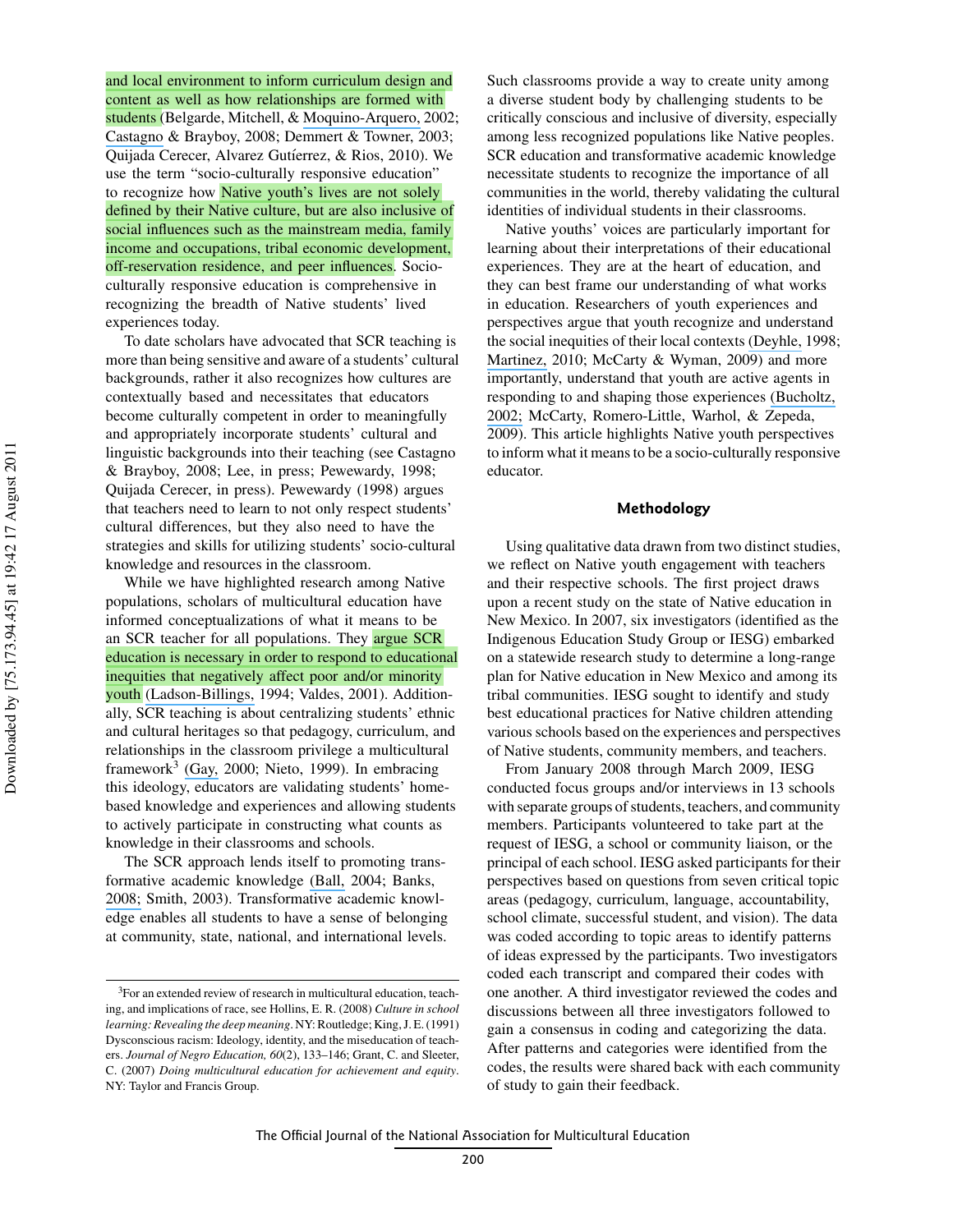This study included 79 Native students ages 12 to 19. The majority of the students were Navajo and Pueblo. The communities and schools in the study were diverse demographically and geographically; seven schools were located on a reservation, four schools were located in towns bordering reservation communities, and one school was located in a city.

The second project draws from a corpus of data of Native students who self identified as Pueblo youth who attended a public high school in New Mexico. All of the Pueblo youth who participated in the project lived on one of the reservations near the public high school. The ethnographic data incorporated from this project consisted of semi-structured interviews, focus groups, participant observations, field notes, and memos that were conducted over the course of six months. Relationships with some of the families of participants had been established five years earlier through another project.

To analyze the data, a counter-storytelling methodology and grounded theory approach was used to identify themes that challenge the majoritarian story that is told of youth of color and Native youth, in particular (Delgado, 1989; Delgado & Stefancic, 2000). Through storytelling, Native youth in this study were able to reflect on their schooling experiences. Narrating the youths' experiences in school or storytelling can be instrumental when the individuals understand that they are being heard (Brayboy, 2005). Adults at this school entered the classroom with axiologies that disrupted how the adults viewed (and understood) youths' experiences in schools. These counter-storytelling narratives provide an alternative perspective to how adult-youth relationships have been theorized and constructed, and hence "normalized." The narratives reinforce the importance of fostering relationships that are reciprocal and engender in youth and adults a mutual responsibility of alliance to each other.

Examining both of these projects for this article strengthens the findings of each study by revealing how Native youth discuss socio-culturally responsive education in their language courses and through their relationships with teachers. Equally important, both projects reveal that despite the five-year time difference between projects, the concerns of Native youth and their relationships to schools and teachers remain constant, underlining the urgency to listen to the youth and their educational experiences. Finally, both studies demonstrate how Native youth, when asked to share their educational experiences, offer sophisticated critiques that if taken into account would strengthen their educational experiences in the classroom, at the school, and with teachers and other adults in school settings.

#### **Youth Speak Out: Socio-culturally Responsive Schooling**

Youth's narratives illustrate their active search to locate socio-culturally responsive courses, teachers, curriculum, and school climate. While the schools varied in how students described the schools' respect for their heritage and inclusion of language and culture into courses and school culture, many of the students **believed** their schools were intolerant of their heritage. From misperceptions to outright hostility, the students shared their perspectives of a school climate that held little to no value for their cultural traditions, customs, knowledge, and language. Students expressed how teachers and students disrespected them by belittling them, being rude to them, and treating them unfairly in grading and discipline. Mark<sup>4</sup> (Navajo) discussed the stereotypes that are perpetuated in his school when he said,

Like some people think Native Americans just get free money and they're stupid and stuff, and you hear other kids down the hall making fun of us and stuff. And that's not right. And the teachers don't do anything about it. (IESG, 2009, K2 p. 2)

These experiences negatively affected the students' motivation to persist and succeed in school as well as in their relationships with teachers and other adults in school. Another student, Anna (Pueblo), discussed the lack of SCR courses when asked what the school does to acknowledge the Native students' history, culture, and language. She described the limited time given to Native people's history and contributions in the courses she had taken when she said,

There's one teacher Mr. Smith, but he has—like for one semester he'll have a group of people pick a tribe and then tell us something about the tribe. That's the only thing I've ever dealt with Native American culture. (IESG, 2009, K2 p. 3)

For Desi (Navajo), she was annoyed that important events in her peoples' history are often marginalized against U.S. history. She offered an example of a significant event for Navajo people called the Long Walk, when Navajo people were forced to walk from their homelands to Bosque Redondo, hundreds of miles away during the winter. She said,

Like most of the time, when you study the war, the Civil War, they'll mostly put the main focus on that. However, not very many people know that at the exact same time, during those years, towards the end of the war, was when the Long Walk was happening on this side and people

<sup>4</sup>All names are pseudonyms.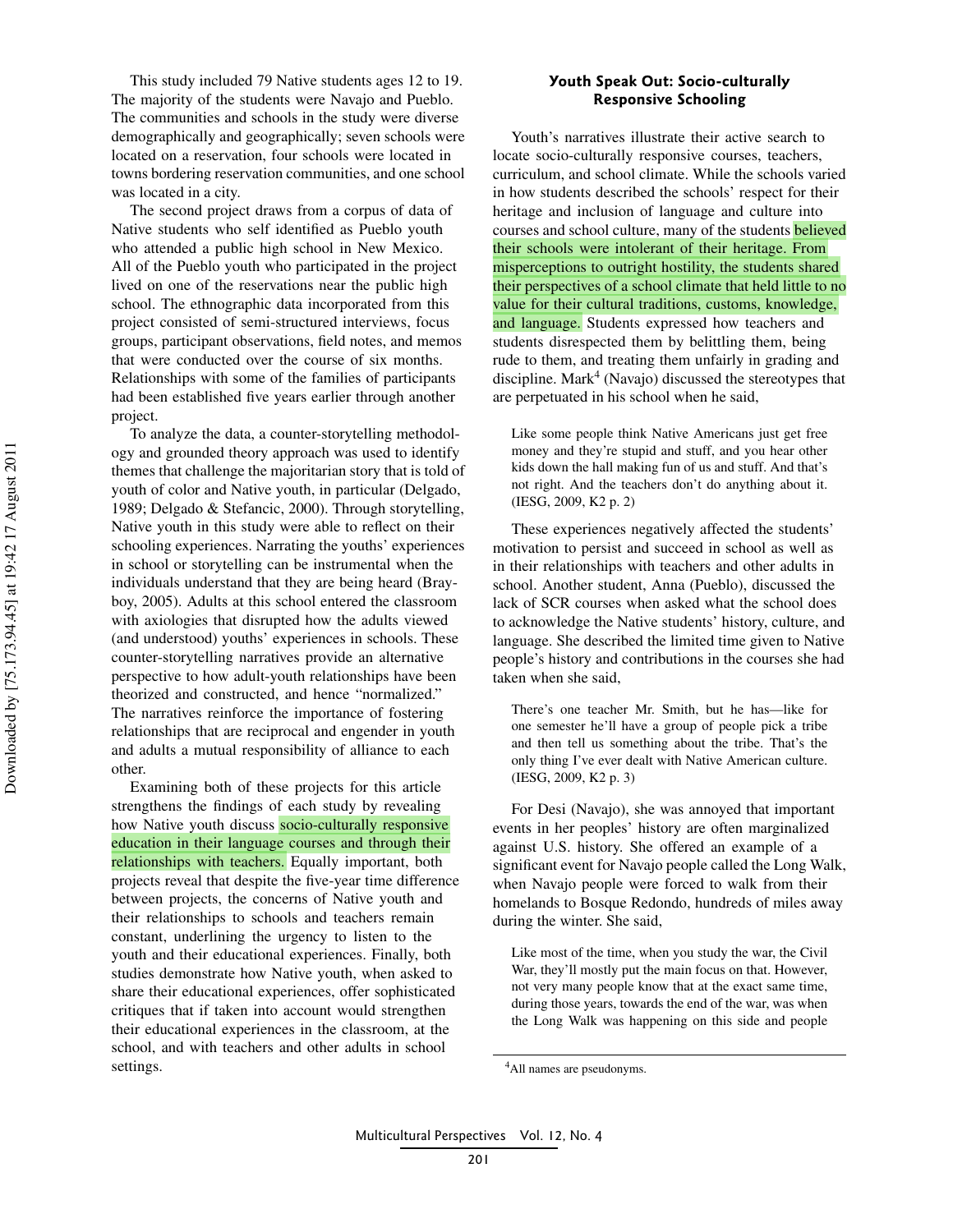freak out when they find that out. They'll be, "Oh, that was at the same time? That was the same year?" Stuff like that. They don't find that out until like years and years *later*... Everyone knows about the Unions and the Confederates and stuff, but they don't know nothing about the treaties or anything like that. (IESG, 2009, G2 p. 4)

For these students, it was one or two teachers who incorporated minimal history or perspectives about Native peoples out of all their courses in high school. This limited focus was alarming given that these particular high schools have a 30% and 90% Native student population respectively, and the schools are located in a state where 10% of the entire population are Native people (NMPED, 2008). Unfortunately, the lack of SCR courses was common across many schools in the study with similar demographics.

Despite the minimal curricular attention to Native people's history and contributions, and despite a hostile school climate, the students desired and advocated that schools place more emphasis on learning their Native language and history. Some opponents have argued that Native languages should be learned at home. However, students often stated that one reason they did not learn much Native language at home was that their parents were busy with work and other financial obligations, which reduced time with their children. While cultural knowledge may be passed on at home to varying extents, the students were calling for more formal and personal connections in school to their families' and communities' histories and experiences. For example, Martha (Navajo) asserted,

I'm more of like a Native pride person a little. I think my whole family and I are like that. I like the idea of coming into the school and seeing a lot of things that have to do with who I am. (IESG, 2009, F2 p. 13)

Similarly, Brandon (Navajo) said*,* "I'd like to walk in here and I'd like to see more Natives teachings Natives. I'd like to see information about our past and just things like that" (IESG, 2009, F2 p. 13).

For Martha, having teachers and role models who embodied her Navajo culture and history and reflected it in the curriculum was important. In fact, when asked what courses included curriculum relevant to Navajo history or perspectives, she said, "I think the only place that they discuss or talk about stuff like that is in the Navajo Language [course]" (IESG, 2009, F2 p. 4). While the purpose of Native language courses at these particular schools was to teach the mechanics for speaking, reading, writing<sup>5</sup> and comprehending Native languages, teaching

of language simultaneously tied into cultural knowledge, history, worldview, and contemporary experiences where language is used in their community settings. In this respect, the students were able to connect to the content of the course in more ways than simply through the linguistic aspects of learning languages. The courses were socio-culturally responsive to their lives and their families; they acknowledged their cultural identity and positively reinforced this identity. To demonstrate how these courses offered more to students than simply teaching the mastery of language, Ms. Lucero, a Pueblo language teacher in the study, shared this description of her course:

What I do in the Keres language class is I have them learn their Indian names and then I normally talk about the history of our people from the community, so the kids will have better understanding why we're doing this and why I'm teaching some of the things that are very important for them to learn. One of the things that I did as a panel exhibit, they design a family tree. I was pretty amazed with the students, how much they took an interest in developing that, and they also interviewed their parents, their own education experience. So with that, they need to learn their family relationship and how to respect the members, as well as the community members. (IESG, 2009, D1 pp. 2–3)

Students in her course learned the significance of relationships and customs in their community and how they were expressed through language. These courses hold high value for the students' heritage and offer the students a safe space for being themselves and for learning more about their communities. Their cultures, traditions, customs, and languages count as knowledge and in this sense, are validated in school through these language courses.

Many students flock to these courses. Students informed us that the courses were always full to capacity. They discussed their desire to speak their language, such as one student who said if she could speak Navajo, she would speak it "24/7" (IESG, 2009, F2 p. 5). Students recognize the importance of their languages to their heritage, but more directly to their families. Many spoke of their desire to communicate with their grandparents or other elderly community members. The impact of these courses was described well by Kerry (Navajo), "We have two courses: Navajo and Lakota. Both are teaching us to take back our culture, which is like really excellent" (IESG, 2009, N2 p. 1). They also wanted to prevent language loss, as expressed by Dylan (Navajo), "We have our own language classes, and I want to continue that because not as much people talk fluently anymore" (IESG, 2009, N2 p. 1).

The Official Journal of the National Association for Multicultural Education

<sup>5</sup>Reading and writing the Native language is common in language courses, with the exception of most Pueblo languages in New Mexico. These languages are taught through completely oral based methods.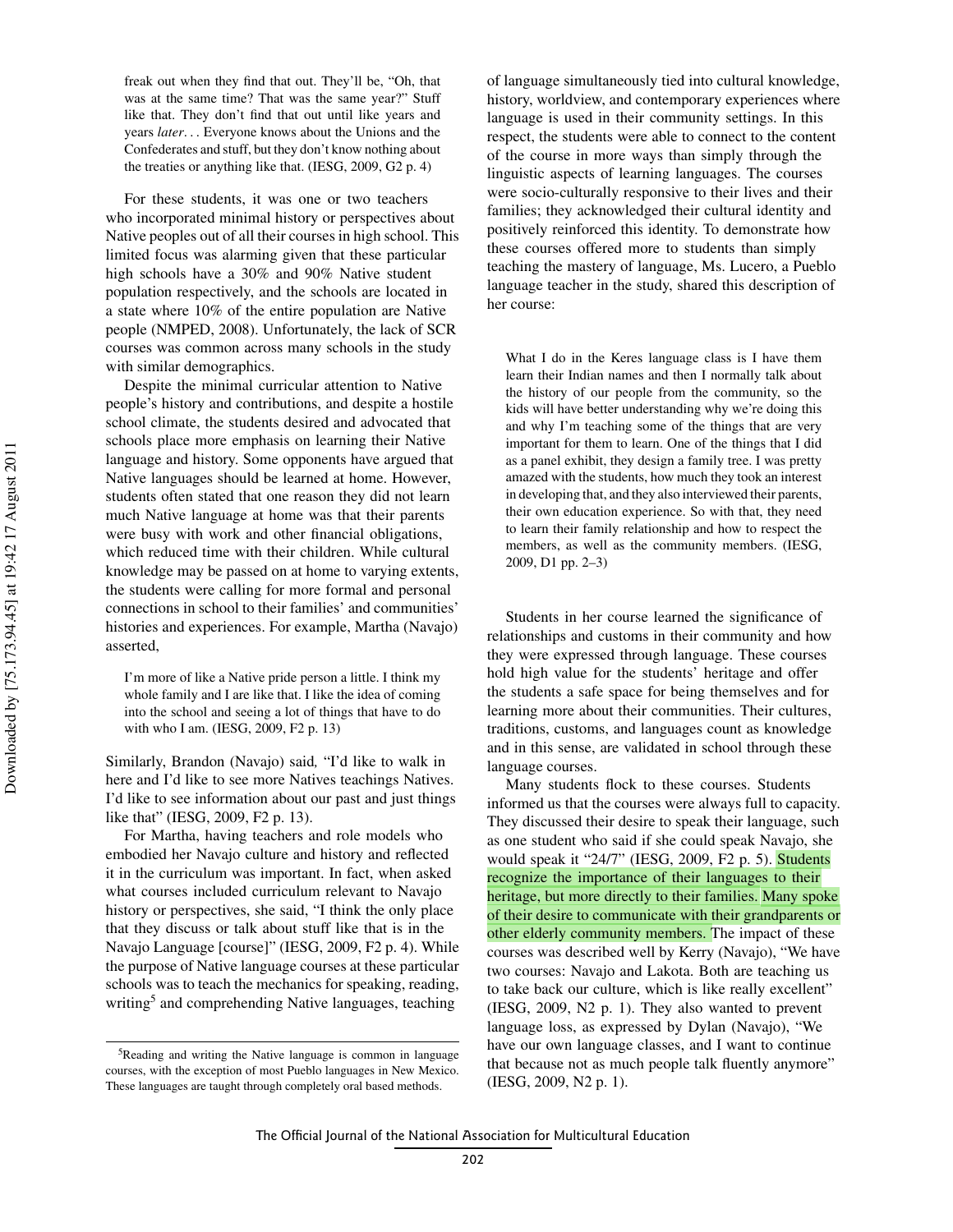For these students, these courses held significance for being one place in school to formally learn their language and associated cultural knowledge. Embedded within this, the students simultaneously had very high expectations of their teachers. They desired effective pedagogical practices and multiple ways for teachers to engage them as students in the learning process. Many Navajo students discussed how for their particular language courses, there was not enough encouragement and not enough focus on oral skills.

Damien: She teaches good stuff, it's just like she doesn't entertain us. She just gets mad and like—'cause we really don't understand and she doesn't go in more depth like how to pronounce things and stuff.

Sharon: I have Navajo 1 this year, and I know some Navajo but she talks Navajo all the time, to make us, I guess, understand it, and whenever you don't understand and you ask her, "What does that mean?" she just like kinda—gets frustrated.

Carl: I took Navajo 1 my eighth grade year. It was boring 'cause all the teacher did was just give out worksheets. That's it. (IESG, 2009, G2 p. 3)

However, a few students felt their teachers effectively combined methods for developing reading, writing, and oral skills. The combination aided them with precision and accuracy in terminology. They also enjoyed the challenge, like Tia (Navajo), "It's pretty interesting, too, because I like reading it and it's pretty hard to read it. Not many people know how to read Navajo, so that's what I like" (IESG, 2009, G2 p. 3).

The students' narratives on the teachers' pedagogical practices for teaching Native language are important for a number of reasons. For one, the students show us the importance of heritage language courses in schools. They are important for not only teaching language, but also for teaching cultural knowledge and strengthening cultural identity and self-confidence. A second importance is the implications for language revitalization. Many Native languages are experiencing language shift and loss, even in the Southwest where many Native languages are still widely spoken [\(Lee](https://www.researchgate.net/publication/238400743_Language_Planning_in_American_Indian_Pueblo_Communities_Contemporary_Challenges_and_Issues?el=1_x_8&enrichId=rgreq-19ca3668-93d7-451f-abef-156e8b6cb511&enrichSource=Y292ZXJQYWdlOzIzMjg3Nzc5NDtBUzoyNjY3NDM1MjAxNjU4ODhAMTQ0MDYwODAxOTc0OA==) & McLaughlin, 2001; [Sims,](https://www.researchgate.net/publication/238400743_Language_Planning_in_American_Indian_Pueblo_Communities_Contemporary_Challenges_and_Issues?el=1_x_8&enrichId=rgreq-19ca3668-93d7-451f-abef-156e8b6cb511&enrichSource=Y292ZXJQYWdlOzIzMjg3Nzc5NDtBUzoyNjY3NDM1MjAxNjU4ODhAMTQ0MDYwODAxOTc0OA==) 2006). The variety of students' comments show us that youth have diverse perspectives about language and have varied ideas about what works and does not work in language education. Their ideas can inform and contextualize teachers' techniques and objectives. Additionally, the students' comments are important for understanding youth identity as it is constantly changing and influenced by peers. Yet, a commonality shared among the youth was their desire to learn and speak their language. This signifies the importance of knowing one's students well in order to link their learning preferences to teaching methods in these courses. Finally, the students' comments inform teachers in any content area to recognize the importance of social and cultural responsiveness and relevance in their curriculum in order to meaningfully engage their students.

While youth advocated for SCR curriculum, they also argued for building better teacher-student relationships in school settings as a part of embodying a SCR pedagogy. In the next section youth described how improving teacherstudent relationships would enhance their learning experience and motivation in school contexts.

#### **Youth Speak Out: (Re) Claiming Student–Teacher Relationships**

Central to youths' concerns in the second research project was how relationships with teachers were formed and maintained in school settings. Students voiced an interest in forming stronger and closer relationships with the teachers and other adults. Students wished adults would talk to them and get to know them as a method of building community. William (Pueblo) shared,

I don't know, it just seems like there are all these boundaries between students and teachers, teachers and administration ... I think if we all worked together it would be better because we would know more about each other and learn more.

William and other Pueblo youth continuously faced adults in school settings who established strict boundaries that restricted conversations to the daily lesson or unit. For these youth, embedded in the learning opportunities was the process of how teacher-student relationships were formed and maintained.

Youth sought out adults who freely shared their personal experiences as they negotiated their successes and challenges. William elaborated by saying, "Unless you ask a teacher, you never hear about a teachers' life, where they live, or how they grew up—I mean, come on, it would be cool to know a little more about their college life ...". Students were interested in learning more about how their teachers lived life, illuminating how students were interested in establishing relationships that were reciprocal rather than one-sided. This was further noted by Kevin (Pueblo) who shared, "Teachers know all about us, our families, our lives and yet we don't know much about them." These narratives highlight how central relationships are in youth's lives and to their learning experience in school settings. In fact students were interested in teachers who shared personal and professional stories that demonstrated some of the challenges and experiences each of them had endured,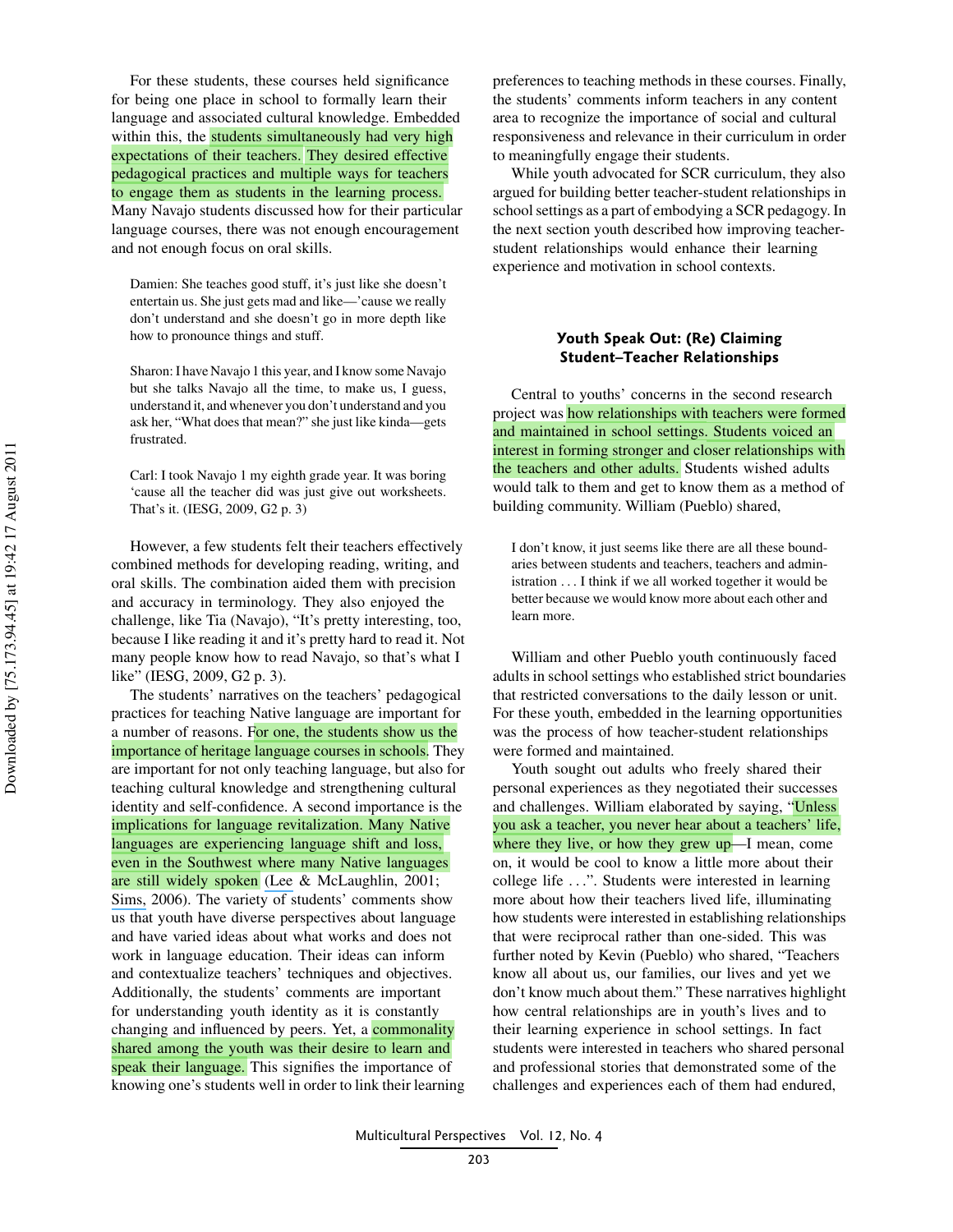giving the students a sense of commitment to their educational goals.

Although participants engaged in familial cultural practices that were invested in holistic and communal learning, they sought reciprocal relationships from teachers that also provided them with "direction" or guidance in the classroom. For example Justice (Pueblo), an 11th grader, shared the following:

I wish teachers had more discussions or debates centering on current events... Sometimes we work in groups, but I feel like we are working alone. Our teacher sometimes tells us to work on our projects and leaves the class or is on his computer. It would be great to know that our teacher was working with us.

For Justice and other youth, the teacher was an important leader in their learning experience. While group activities and projects were important, salient for the youth was the role that the teacher played in the project. Youth advocated for teachers to remain active in the group projects.

Youth also described teachers as committed yet lacking qualities that were important in building a trusting or a "real" relationship. An element of building a relationship for these youth was the development and formation of a "trusting relationship" between teachers and youth. Jason (Pueblo) shared it this way:

If you are a teacher you are a person of authority and you need to know that, especially if you're looking down on someone which that shouldn't happen anyway but like, you should treat them with a certain amount of respect, not just like, you know, looking down on you...sometimes I feel that from my teachers, they don't respect me or they just don't listen to me because they're trying to come up with a solution right off the bat... I think a lot of it, that comes down to, and you've probably heard this a few times is, you know, communication and respect...It's so simple yet there are a lot of things in the way...so many boundaries between teachers and students.

Jason conveyed how students were conscious that teachers had power and incorporated it in how they formed and censored relationships with youth. For him and other youth having a teacher listen and process what they are saying was an important element of building healthy strong relationships between teachers and youth. In fact, he discussed how often he did not seek an answer to his challenge but rather sought someone to listen to him.

Another student talked about the tension between trusting a teacher who taught a misinformed history. Warren (Pueblo) shared it this way:

A teacher should be someone I trust that I believe what they tell me. You know someone, who is someone who I don't doubt what they are saying or why they are saying it. Here it is hard because sometimes I wonder why they are teaching us some of the stuff they do, like some of the information they teach us in History. It just isn't true so how can I trust my teacher. Then when I ask too many questions about it they get mad, not angry or yell at me, but I can tell that they don't want to hear it.

Central to this narrative is how students are critical of the curriculum being taught to them. For Warren, the (mis)informed historical accounts taught to him caused him to not trust his teacher, illuminating the connection between pedagogy and establishing relationships between teachers and students. This once again reinforces the importance for teachers to engage in socio-culturally responsive education.

These youth's narratives reveal the importance of strengthening student-teacher relationships, which is central to teachers and teacher preparation programs for the following reasons. First, youth elucidate how they seek to form reciprocal relationships with teachers. Understanding how youth discuss and embody relationships is important for all teachers; this understanding is foundational to establishing a pedagogical relationship with students. Second, building reciprocal relationships with youth is part of refining one's pedagogical practices. For these youth pedagogical practices are multidimensional and involve more than teaching content areas—pedagogical practices involve engaging in each other's lives and developing relationships with youth. Finally, building reciprocal relationships is also a form of mentoring. These student-teacher relationships serve as a springboard to developing mentoring relationships with youth, which is an extremely important component of increasing the academic persistence of students.

#### **Implications**

The youth in these studies offered a sophisticated critique of schooling and recommended how teachers in school settings can form meaningful relationships with them. They sought teachers who would engage in reciprocal transformative learning relationships with them. They also sought a school climate that appreciates, respects, and honors their Native heritage and language. Similarly, participants took notice of the pedagogical practices of adults at their school setting.

The dialectical conversation between school administrators, teachers, and Native youth must be (re) examined in terms of how administrators and teachers enact policies and pedagogical practices, particularly for inclusion of socio-culturally responsive education. Socio-culturally responsive education can foster supportive relationships between adults and youth. Supportive and reciprocal relationships will then transform the school into a healthy,

The Official Journal of the National Association for Multicultural Education